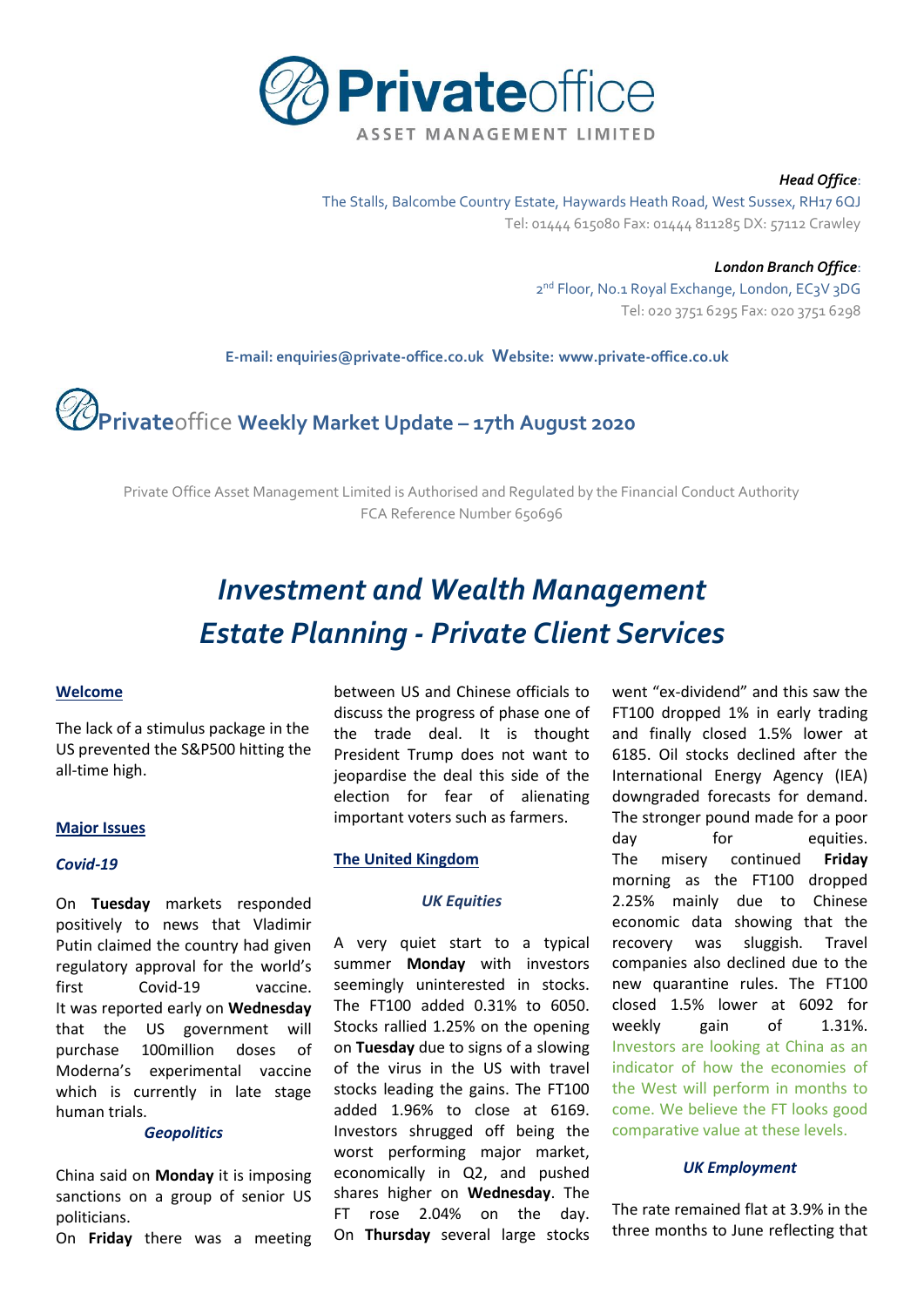many people who have lost their jobs are not looking for work. There were 750,000 less people on company payroll in July compared to March.

A total 7.5 million people remain furloughed or temporarily away from their job.

# *UK GDP*

The second quarter on quarter drop means that the UK is in recession for the first time since 2008. There was a fall of 2.2% in Q1 and the massive plunge of 20.4% in Q2. This was the largest quarterly contraction on record and wipes out around 17 years of growth. Compared to other countries the UK has fared much worse due to the later launch of lockdowns and the slower removal of harsh restrictions. The major European economies dropped between 10% to 13% in Q2 and the US and Japan by 9.5% and 7.6% respectively.

#### **The United States**

# *US Equities*

Apple rallied in the pre-market on **Monday** as a broker put a \$515 price target on it (currently \$460). Steve Mnuchin told reporters that the White House was "prepared to put more money on the table." The S&P is heading back to its all-time high of 3386 (19<sup>th</sup> Feb) and added 0.27% to close at 3360. The Nasdaq again lagged and fell 0.39%. There was further sector rotation with cyclicals and value doing well. The Dow attracted buyers looking for stocks, such as Nike and Caterpillar, exposed to the cheap dollar and added 1.3% to close at 2779. It appears that Trump's executive orders have put pressure on Congress to agree a broader fiscal package and this allowed a buoyant start to trading on **Tuesday.** US factory price data showed rising prices as demand increased after the lockdown. Another sign the economy was trying to get back to

normal. The trading day became quite a "game of two halves." When an official announced there had been no progress on the stimulus talks the Dow promptly dropped from a gain of 360 points to close 104 pooints,0.38%, lower. The S&P backed away from the highs and lost 0.8% and the Nasdaq lost 1.69% as rotation into value and cyclical continued. The selloff in bonds helped banks and energy also did well.

**Wednesday** saw a reversal as money flowed back into technology and the S&P made an assault on the summit. The rise was tempered by news that a stimulus was no closer, but Pfizer announced that early vaccine trails were provoking an immune response. A strong US government bond auction also added to a positive sentiment that financing the pandemic was succeeding. The Nasdaq added 2.13% outperforming the Dow and S&P which added 1.05% and 1.4% respectively. The Vix remained at 22.

**Thursday** saw weekly jobless claims fall from 1.18million to 963,000 much better than expected. The first time it has been below 1million since March21st. Continuing claims fell from 16.1million to 15.5million. Cisco's earnings and guidance disappointed and this was a drag on the Dow, dropping 11.5%, but did not stop the flow of funds into technology. The Dow and S&P lost 0.27% and 0.2% respectively while the Nasdaq added 0.27% and the Vix remained at 22. The S&P remains hesitant ahead of the all-time high. The more positive yield curve helped cyclical stocks as it is forecasting better times ahead. Traders are also concerned about the stimulus package as discussions have been pushed until after Labour Day (September7th). They do expect a package due to the high level of unemployment and as no party wants to look bad in an election year. However, it may be sideways trading until then.

On **Friday** retail sales figures for July, ex autos, rose by 1.2% slightly better than expected. It was third month of increases and June was revised higher. Industrial production also put in the third month of growth after the sharp declines of March and April. Fresh data revealed that consumer confidence improved in August but remains low. It was a lot for investors to digest on a Friday in the slowest trading month of the year. The Dow added 0.12% to end the week 1.8% higher and the S&P was unchanged for a rise of 0.64% on the week. The Nasdaq was flat on the week and the Vix remained at  $22.$ 

# *US Bonds*

The 10-year remained at 0.56% on **Monday** with China-US tensions giving a support to bond prices. The rally in safe-have treasuries was snuffed out on **Tuesday** as the 10 year dropped to 0.65% as investors moved into riskier assets. At current levels major government bond markets do not have much room left on the upside. On **Wednesday** inflation came in higher than expected and this sent bonds lower and yields higher as it eats into dividends. The 10-year slipped to 0.68%. The ten-year moved to 0.71% on **Thursday.** 

The shape of the bond market is changing slightly to suggest that the future may brighter, and this is what equities have been predicting for some time. Investors also understand that there is more downside than upside and for this they are receiving a very low yield. Many are moving to mega-cap tech stocks instead. The ten-year was trading almost flat at 0.7% on **Friday** after the economic data.

# **European Markets**

Stocks rose on **Monday's** open as Donald Trump unilaterally extended